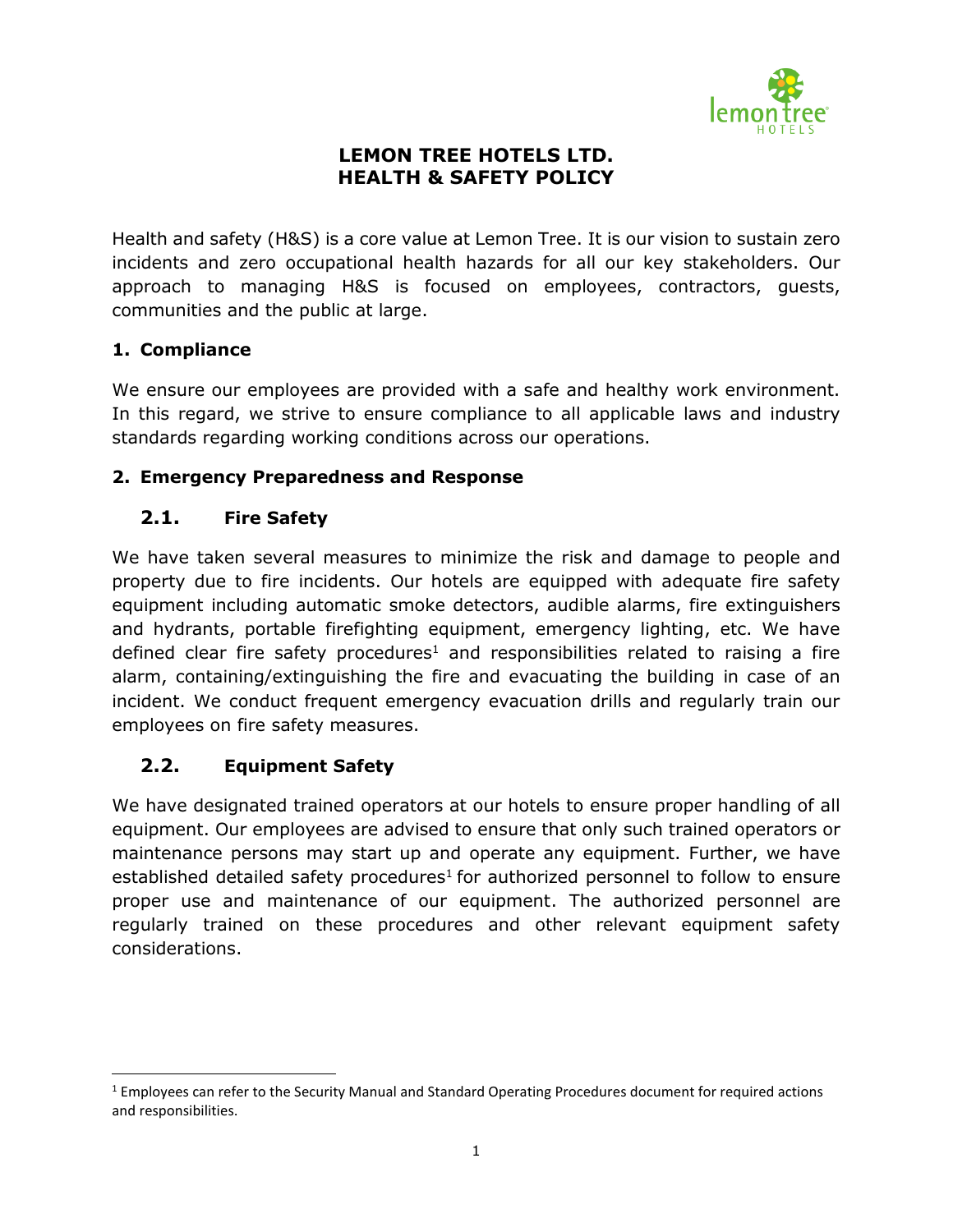

# **2.3. Security**

To ensure the security of employees, guests and other visitors, we have employed trained security personnel and installed search and monitoring equipment at all our hotels. Further, we have established detailed procedures<sup>[1](#page-0-0)</sup> for coordinated and consistent response to any security threats and incidents occurring at our hotels. The procedures provide details of steps to follow for security check, evacuation and coordination, to minimize loss to life and property due to security incidents. The hotel also maintains a list of prohibited items and has systems in place to ensure such items are not brought into the hotel premises.

## **3. Sanitization**

Prompted by the global rise in outbreaks of infectious diseases such as Dengue, Typhoid, Cholera, Influenza, COVID-19, etc., we have established enhanced hygiene and cleanliness standards at our hotels. All surfaces including doorknobs, counters, tables, switches, room keys, EDC machines and common surfaces, etc., are wiped and cleaned regularly to remove dust and reduce germs. All public areas including restaurants, banquets, lobby, etc., are periodically sanitized using government approved, hospital grade chemicals to target a broad spectrum of viruses and bacteria.

### **4. Food Safety**

We endeavor to ensure that the food and beverages prepared at our hotels are safe and healthy for consumption and enjoyment of our guests. LTH has a detailed Food Production Manual which describes training requirements and procedures applicable to all employees involved in receiving, handling, storing, freezing, cooking, thawing, reheating, preserving and serving food. We put great emphasis on maintaining personal hygiene for personnel who are involved in food handling in accordance with FSSAI guidelines.

### **5. Promotion of Employee Health**

LTH places utmost emphasis on fostering good health and well-being of our employees. Our focus is on promoting employee wellness through initiatives such as health camps, smoking cessation programs, dietary advice, mental health workshops and physical fitness programs.

# **6. Community Health**

We share a deep concern and have taken several measures to improve community health in areas around our hotels. Additionally, through our diversity and inclusion initiatives, we create employment for Opportunity Deprived Indians (ODIs) i.e.,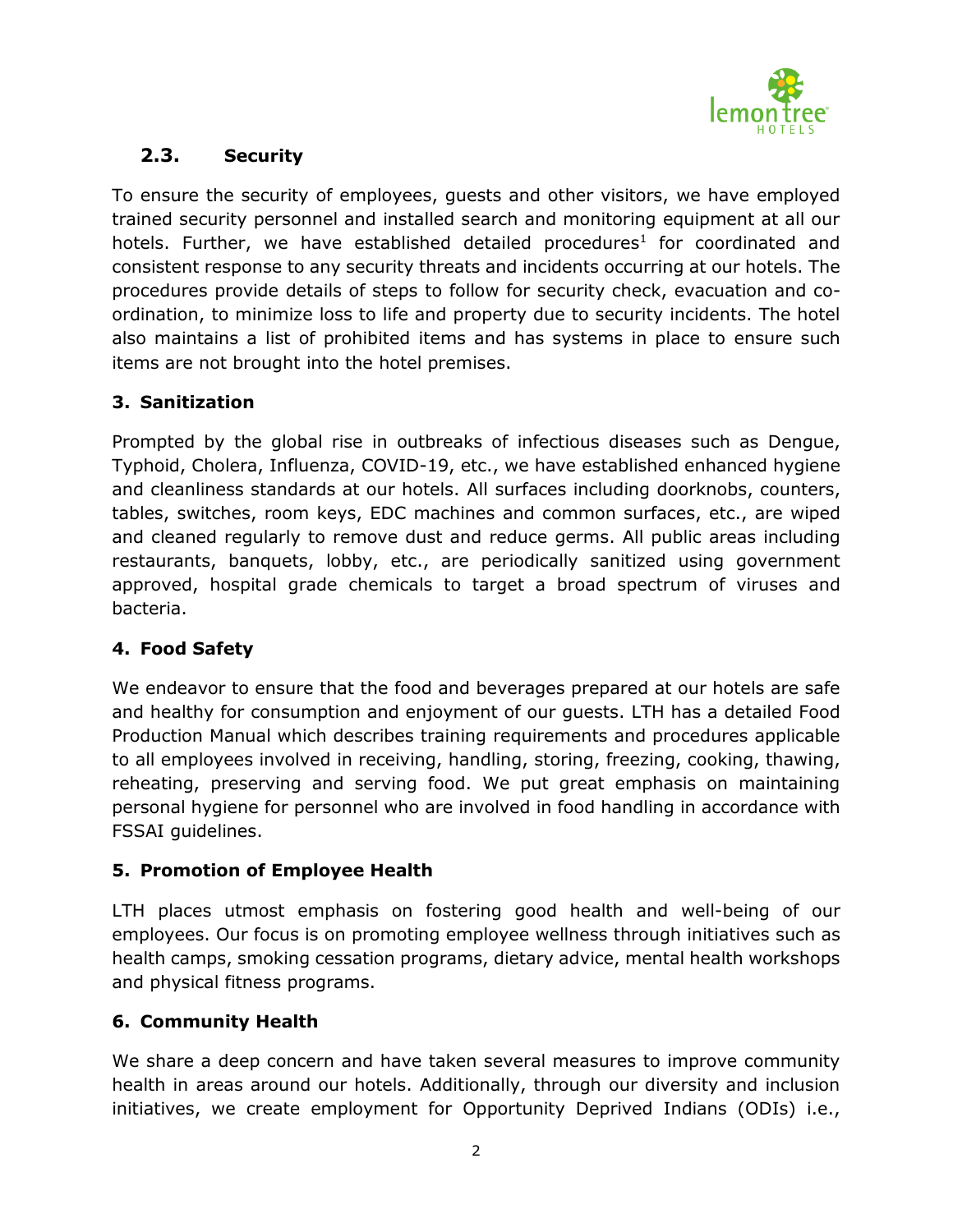

individuals who lacked opportunity to become self-sufficient members of society. This includes Employees with Disability (EWD) and Employees from Economically/Socially Marginalized (EcoSoc) backgrounds. By providing them means to a decent and dignified life, we enable them to gain confidence and reduce mental health challenges associated with unemployment. Further, we actively hire locally and strive to procure locally as well. The aim is to support local economic development leading to better health outcomes for the community.

### **7. Risk Management**

We conduct regular reviews to identify, assess and control H&S hazards through proper design, engineering and administrative controls, preventative maintenance, comprehensive H&S procedures and safety trainings. Where hazards cannot be adequately controlled, we provide workers with appropriate, well-maintained personal protective equipment, together with training on when and how to use the equipment correctly. We also ensure our employees are informed about the risks associated with such hazards and the measures they are required to take to reduce and mitigate such risks.

To minimize H&S hazards at our hotels, we conduct routine inspections on:

- Fire detection and extinguishing equipment
- Electrical equipment
- Security scanners and monitors
- First aid box and equipment
- Cleanliness and hygiene of food storage, preparation and service areas
- Food and water samples

#### **8. Responsibilities**

We continuously work on improving our H&S performance and the well-being of our people. We have taken several measures to prevent, manage and track occupational injury and illnesses. We have established a central Occupational Health and Safety (OHS) Committee at the corporate level to constantly review OHS standards, rules and procedures that are required to be complied with at the workplace. We have also set up unit specific OHS committees to promote and monitor compliance with OHS regulations at the hotel level. We have also instituted a regular analysis of incident reports. The OHS committee is responsible for identification and prioritization of appropriate mitigation actions based on the incident analysis reports.